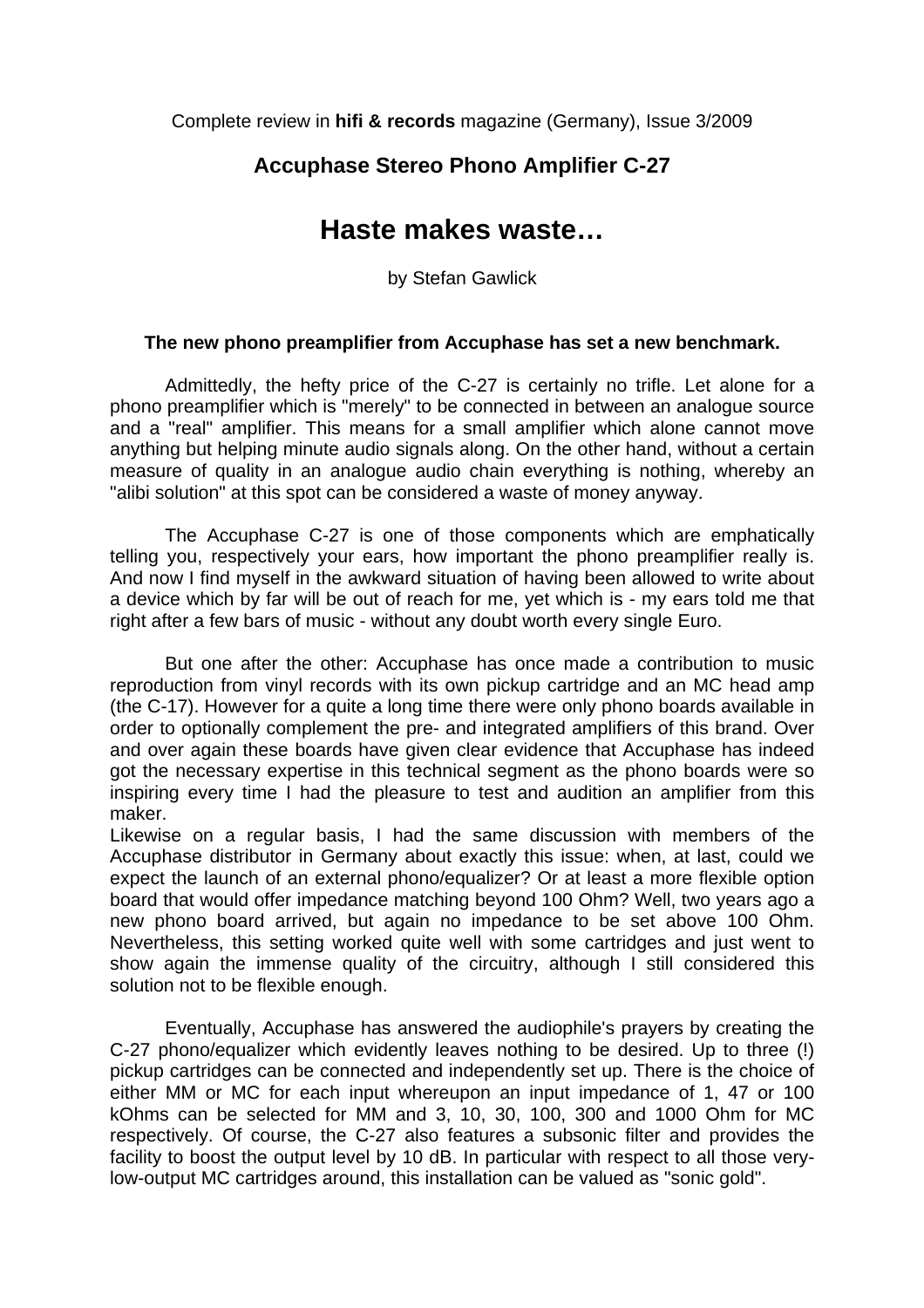The terms "gold" and "value" also come to mind when taking a closer look at a device like the Accuphase C-27. I know of hardly any other manufacturer to offer more precise switches, smoother edges on the case and better finished wooden side plates. Everything about this golden gem emits "rays of value" and conveys the good feeling that one has encountered the ultimate device in the category of phono preamplifiers.

 The rear panel of the C-27 provides a variety of connections: next to the three phono inputs (although unbalanced only) there are two outputs in balanced (XLR) and unbalanced (RCA) configuration. With two small slide switches on the right of the XLR sockets one can even select the pin assignment respectively polarity for the balanced output. Well, such features at hand are going to make you well armed for whatever is coming across.

 The inside of the Accuphase appears as you'd have certainly expected in the meantime. It seems there was no need to economise in the engineering department whereby already the luxuriant power supply stage gives enough evidence of this because each channel is equipped with its own encapsulated power transformer, mechanically decoupled of course, after which the output voltages are elaborately filtered. Whilst one could regard this effort as reasonably normal it would not be true with respect to the actual amplification circuitry. As far as I'm concerned, I have yet to encounter a phono/equalizer which would offer completely separated amplifying stages, each for MM and MC. It's because for adapting a standard MM circuitry also to MC cartridges, nearly all others are equipped with an additional MC stage or stepup transformer switched to the input.

 Accuphase has donated Teflon® circuit boards in order to provide the best possible conditions, such as low dielectric constant, low loss, etc., for the electronic components employed. If you look inside the C-27 you'll discover a circuit board for just one channel, with the MC section on the left and MM on the right. The other channel is located underneath this board.

 Now, how does the C-27 sound? Unfortunately so, that I find myself back in the dilemma mentioned in the beginning of this review. Would it sound just a wee bit better than some phono preamps in the 3000-Euro price range (neither a bargain!) I'm quite familiar with, I could have put things simple, namely to rail against the "outrageous" price - and that would have settled the matter.

BUT the C-27 is so far away from its competitors that I must praise it - and after a few minutes of listening honestly wanted to praise it for this: the differentiation of sound colours, the accurate soundstage, the resolution in particular at the frequency extremes and its cleanliness in general. It's in fact very enjoyable that Accuphase has built such a capable component, of which in my experience other more reasonable devices of the same breed could benefit sooner or later. Good to know what's possible in this field and I'm faithfully glad for every music lover who can afford such a dream phono preamplifier. And, yes, I get bloody angry when I remember my own bank account…

 Sorry, no more lamenting, let's get definitely back to the sound. Holly Cole's album "This House Is Haunted" is rotating on my Transrotor and in the first place the Clearaudio "Da Vinci" is to send its MC signals to the Accuphase. It turns out pretty soon that 300 Ohms are the ideal load impedance for this pickup. What follows then